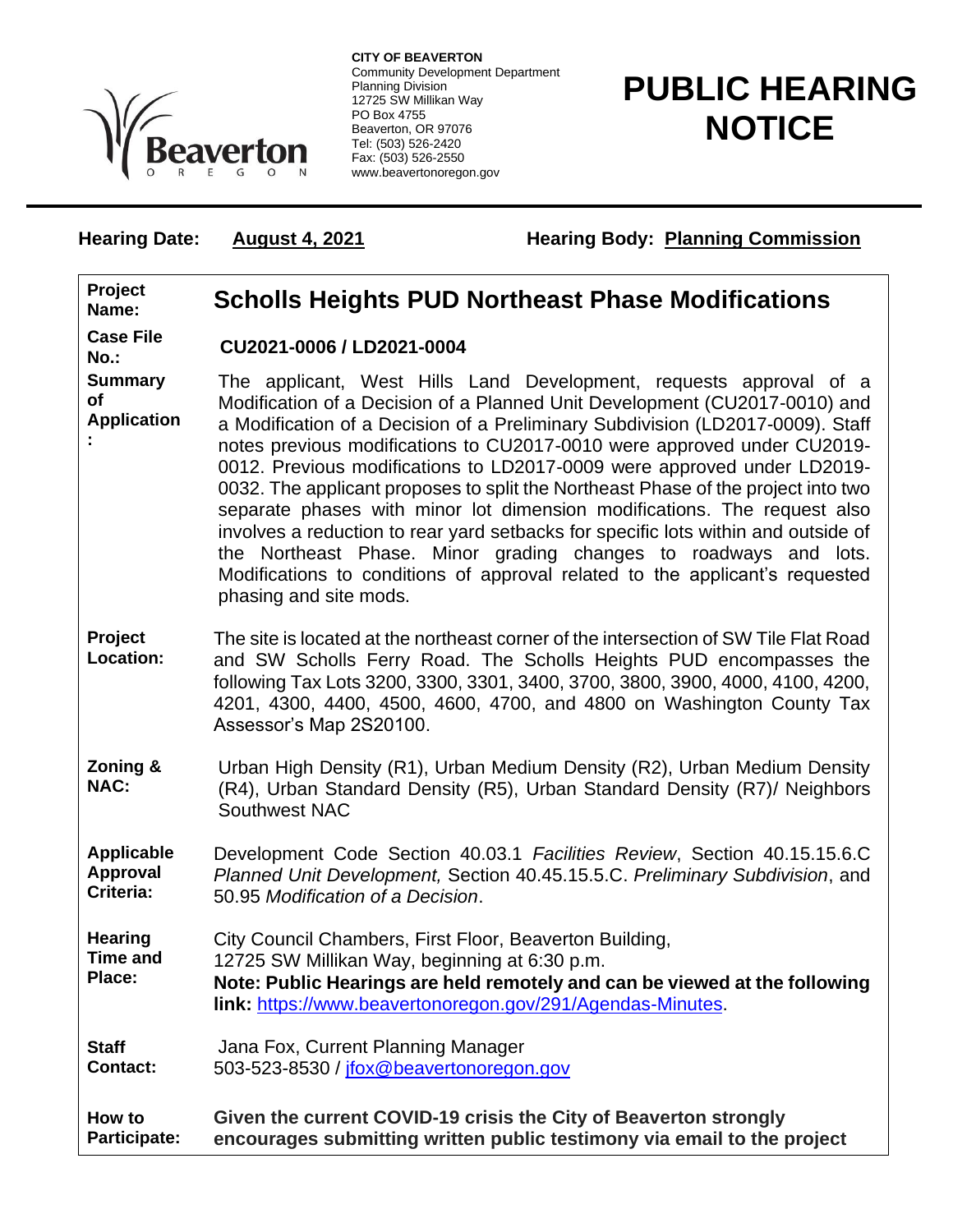**planners.** However, visitor comments and public hearing testimony can be provided in the following ways: • In writing via email to the project planner *ifox@beavertonoregon.gov* or [mailboxcddplanning@beavertonoregon.gov.](mailto:mailboxcddplanning@beavertonoregon.gov) • *In writing via mail to project planner to PO Box 4755, Beaverton, OR 97076*  • *In person on a video link.* The Planning Commission Meeting can be viewed from the Beaverton Building Council Chambers, and in-person public hearing testimony may be provided on a computer set up in the Beaverton Building. • *Join Zoom webinar conference via phone or computer. Meeting ID and password, as well as the meeting link, can be found at*  [https://www.beavertonoregon.gov/291/Agendas-Minutes.](https://www.beavertonoregon.gov/291/Agendas-Minutes)

*NOTE: The City of Beaverton has declared a State of Emergency due to COVID-19 and the Community Development Division is closed to the public until further notice. The Community Development Department is evaluating temporary changes to processes and procedures to respond appropriately to the COVID-19 State of Emergency, and is committed to ensuring that the land use review process continues to fulfill the requirements of state and local law while protecting the health and wellbeing of the community.*

Pursuant to Section 50.83 of the Beaverton Development Code, written comments or exhibits submitted prior to the hearing to be submitted by staff at the hearing must be received by the City Recorder no later than 4:30 p.m. on the day of the scheduled hearing. Mailed written comments to the Commission should be sent to the attention of Jana Fox, Planning Division, PO Box 4755, Beaverton, OR 97076. To be made a part of the staff report, correspondence needs to be received by **July 23, 2021**. All written testimony provided prior to the meeting will be provided to Planning Commission prior to their decision. Please reference the Case File Number and Project Name in your written comments. Comments may also be provided via email to [jfox@beavertonoregon.gov.](mailto:jfox@beavertonoregon.gov)

A copy of all documents and evidence submitted by or on behalf of the applicant, and applicable review criteria, are available for inspection. Please contact the project planner for more information or to view documents electronically. A copy of the staff report will be available for inspection at no cost at least seven (7) calendar days before the hearing. A copy of any or all materials will be provided at a reasonable cost. A copy of the staff report may also be viewed online at: [www.beavertonoregon.gov/DevelopmentProjects](http://www.beavertonoregon.gov/DevelopmentProjects) Staff strongly encourages you to participate in the public process by reviewing documents online and viewing the public meeting at [https://www.beavertonoregon.gov/291/Agendas-Minutes.](https://www.beavertonoregon.gov/291/Agendas-Minutes) If you do not have the technology to view documents, watch, or participate in the meeting, please contact the project planner for additional support.

The Planning Commission shall conduct hearings in accordance with adopted rules of procedure and shall make a decision on the development application after the hearing closes. Failure to raise an issue in a hearing, by testifying in person or by letter, or failure to provide statements or evidence with sufficient specificity to afford the decision making authority an opportunity to respond to such issue, precludes appeal to the Land Use Board of Appeals on the issue.

## **Facilities Review Committee Meeting Day: Wednesday, July 14, 2021**

The Facilities Review Committee is not a decision making body, but advises the Director and Planning Commission on a project's conformity to the technical criteria specified in Section 40.03 of the Beaverton Development Code. The Director will include the Committee's recommendation in the staff report to the decision making authority. The Facilities Review Committee meeting is open to the public, but is not intended for public testimony.